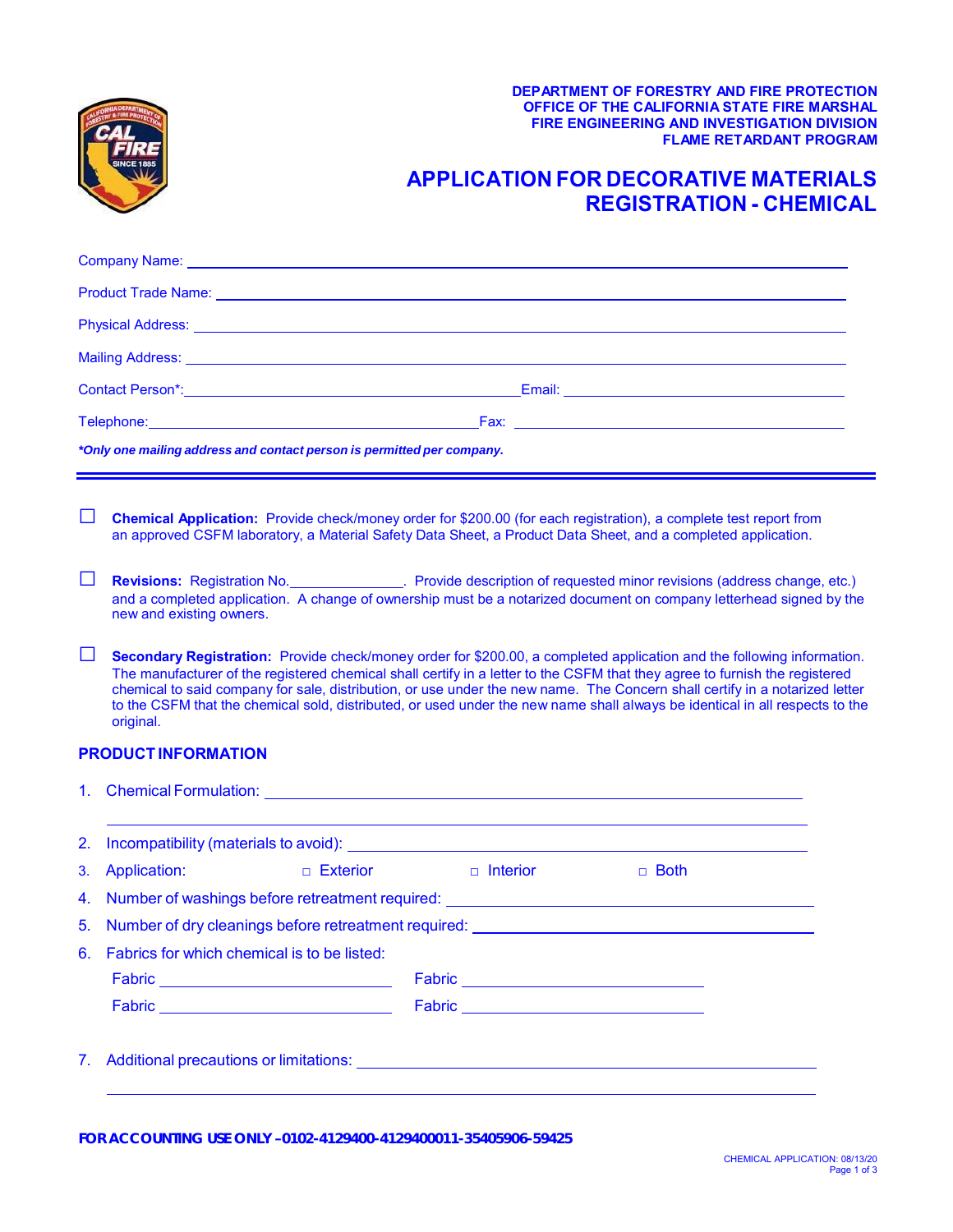**Please complete the following section:**

- **□** I hereby certify that the Flame Retardant Chemical used in our manufacturing process does not contain any chemicals banned by the State of California.
- **□** I hereby certify that I have read and reviewed the Proposition 65 list posted by the Office of Environmental Health Hazard Assessment (OEHHA) and that our product is in compliance with Proposition 65 in the State of California.

 **CERTIFICATION:** As company owner, responsible company officer or authorized agent, I certify that I have read and are true and accurate. I also certify that this product complies with all applicable California and Federal laws and regulations. understand the information on this form and that the facts I present to the California State Fire Marshal for review and evaluation

| Signature:                     | Date:  |
|--------------------------------|--------|
| <b>Printed Name of Signee:</b> | Title: |

 submitted to the address listed below. Checks should be made payable to the CSFM-Fire Engineering Division. Evaluations  will be reviewed in the order in which they are received. **Please allow 4-6 weeks processing time. Failure to supply all needed information (including signature or illegible applications) will result in REJECTION of the application package. SUBMISSION:** A completed application (on an original application form) and all required supplemental data should be

**CSFM-Fire Engineering Division Flame Retardant Program 2251 Harvard Street Suite 400 Sacramento, CA 95815 (916) 568-2943 [http://osfm.fire.ca.gov/strucfireengineer/strucfireengineer\\_flameretardant.php](https://osfm.fire.ca.gov/divisions/fire-engineering-and-investigations/flame-retardant-chemicals-and-fabrics/)**



## *\*\*\*PLEASE READ THE FOLLOWING INFORMATION CAREFULLY\*\*\**

 Wherever the provisions herein refer to the California State Fire Marshal, also referred as CSFM, such reference shall be deemed to include and be a reference to CSFM's directors, officers, employees, agents, contractors and subcontractors, and to the contractor's and such contractor's subcontractor's directors, officers, employees and agents.

 The registration by CSFM concerning the items referred to in the Application (CSFM Report does not imply any guarantee or warranty (expressed or implied, and including but not limited to merchantability) by CSFM against defects or failures in service nor any responsibility in regard to patent or trademark infringement, misuse of trade secrets or any other aspect of unfair competition. Affirmative actions of CSFM are based primarily on the data submitted by the applicant and the validity and integrity thereof as impliedly represented by applicant in submitting the same. Applicant agrees that it shall have no cause of action or claim against CSFM from time to time arising out of any registration and/or CSFM report, whether or not such report is subject to conditions, or out of any denial of this application. Applicant agrees to hold CSFM from time to time harmless, and to defend and indemnify them, with respect to any claim, liability, demand, action or judgment arising from the use or operation by any person of the product or service to which the application relates, actual or asserted whether related to the matters set forth in the first sentence of this paragraph or otherwise, whether for personal injury, wrongful death, property damage, or any type of injury or damage whatsoever, whether or not of the same kind of nature as any of the foregoing CSFM's rights pursuant to the foregoing sentence, and applicant's obligations there under, shall apply whether or not it is claimed that CSFM was concurrently negligent with others, solely negligent, actively or passively negligent, and whether or not the legal theory of the claimant(s) is on one of the foregoing grounds or some other California law shall apply to the interpretation hereof. If any part of portion of this paragraph, or any application thereof to particular facts, should be determined invalid, the provisions hereof shall be severable so as to achieve for CSFM the maximum legal application. If this application is for a renewal or revision of an existing approval for a registration or CSFM Report, the provisions of this paragraph shall apply from the date of the first approval or CSFM Report regardless of: intervening modifications thereof or modifications pursuant to this application; any prior change in the number assigned to the application or CSFM Report and any prior change in ownership rights in or rights to the CSFM Report whether one or more, since filing of the application resulting in said first approval.